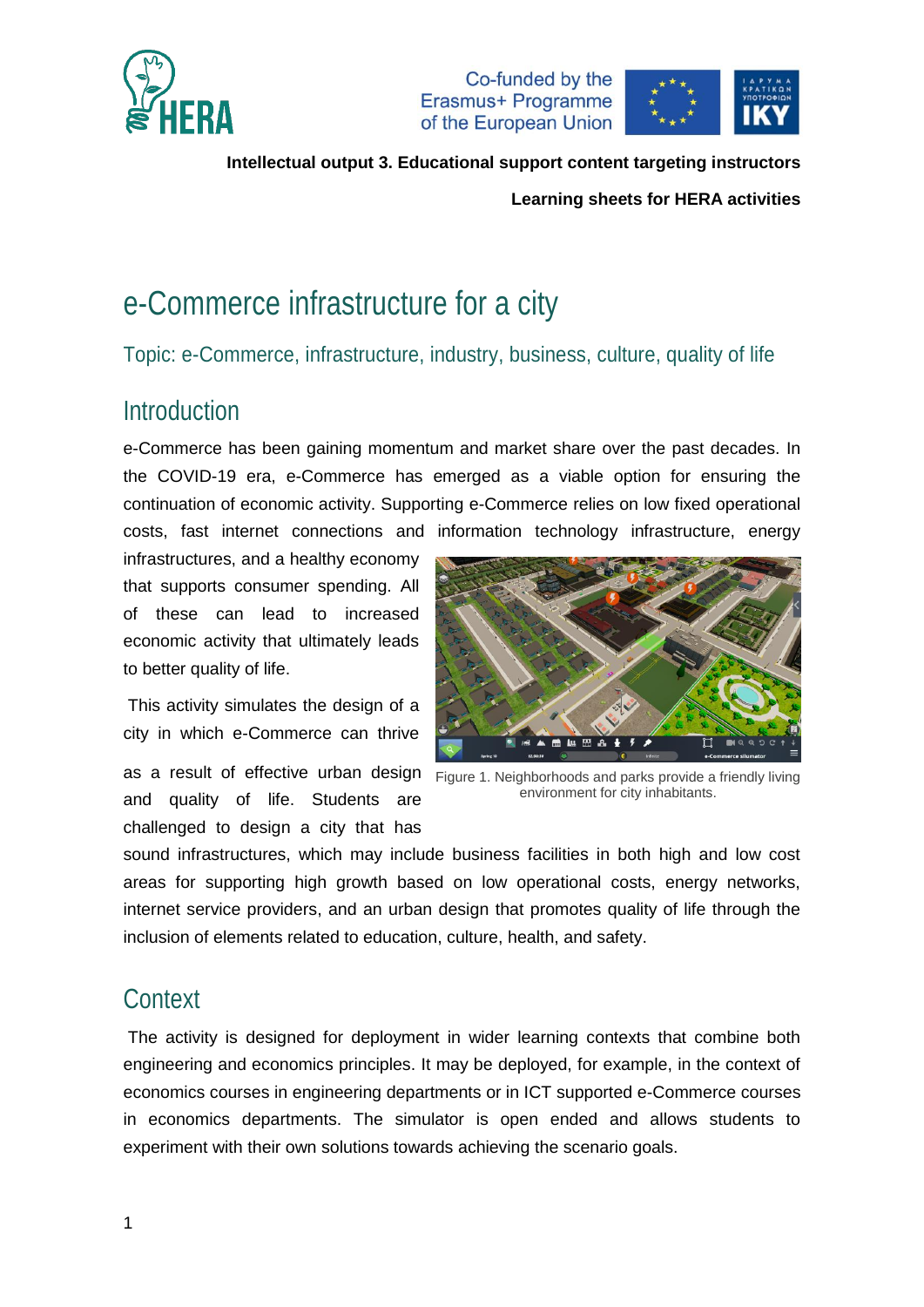

Co-funded by the Erasmus+ Programme of the European Union



### **Intellectual output 3. Educational support content targeting instructors**

#### **Learning sheets for HERA activities**

Participants can assume 1 of 4 foreseen roles. They have a common goal as well as individual goals. The common goal of the participants is create a buzzing e-Commerce scene. The individual roles and their objectives are:



#### **Role 1: e-Commerce developer**

Figure 2. Museums, sports facilities, and festive markets introduce cultural interest in the city.

The e-Commerce developer aims at increasing the amount of e-Commerce

that takes place in the city. She achieves this by building small and large industries, which engage in e-Commerce. Her goal is for the city to achieve a healthy industrial and commercial income.

#### **Role 2: Urban developer**



Figure 3. Hospitals ensure health services for city inhabitants.

The urban developer aims at increasing the population of the city. He achieves this by making the city an attractive place to live in. The urban developer builds housing and public services such as parks, schools, universities, fire stations,

hospitals, and police stations that address the needs of the city population. His goal is for the city to

reach a predefined number of inhabitants in the city and to raise the happiness indicator. The inhabitants will populate the city as the urban developer provides desirable services.

### **Role 3: Culture developer**

The culture developer aims at increasing culture activities in the city. He achieves this by building museums and other facilities. These services promote quality of life in the city and well-being, which makes the city a happier place and more livable place for inhabitants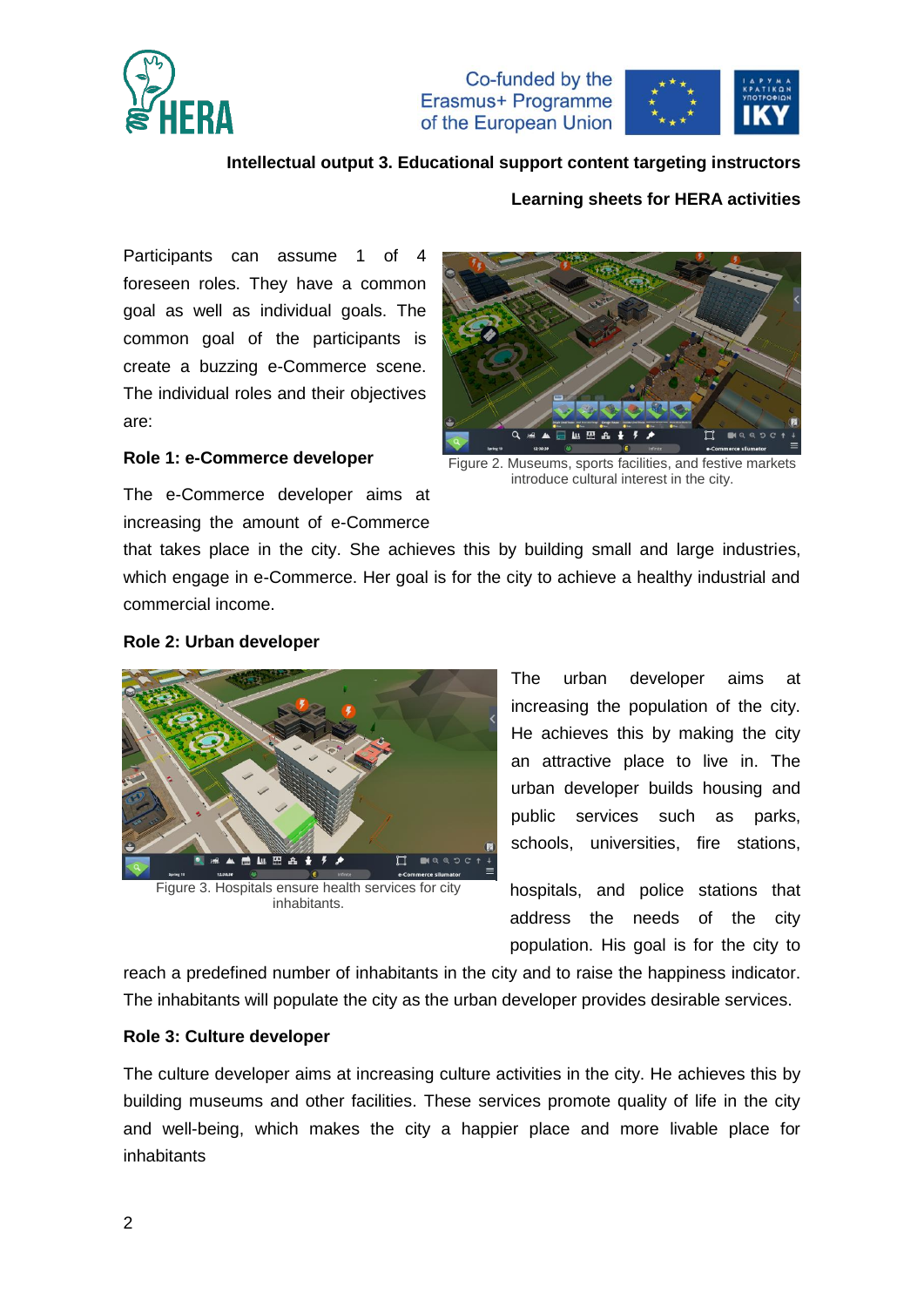

Co-funded by the Erasmus+ Programme of the European Union



### **Intellectual output 3. Educational support content targeting instructors**

#### **Learning sheets for HERA activities**



Figure 4. Nuclear power plants ensure adequate energy provision.

### **Role 4: Technical infrastructure developer**

The technical infrastructure developer aims at introducing the digital services that will allow the development of e-Commerce. This includes an energy network, an internet network, and a

phone network. The technical infrastructure developer has high

goals. She needs to ensure that the vast majority of the population has access to internet and phone, while almost the entirety of the city has access to electricity. These 3 services combined will promote the engagement of a large percentage of the city population in e-Commerce.

The following figure demonstrates the roles and the interactions between them.



Figure 5. Roles, actions, and interactions.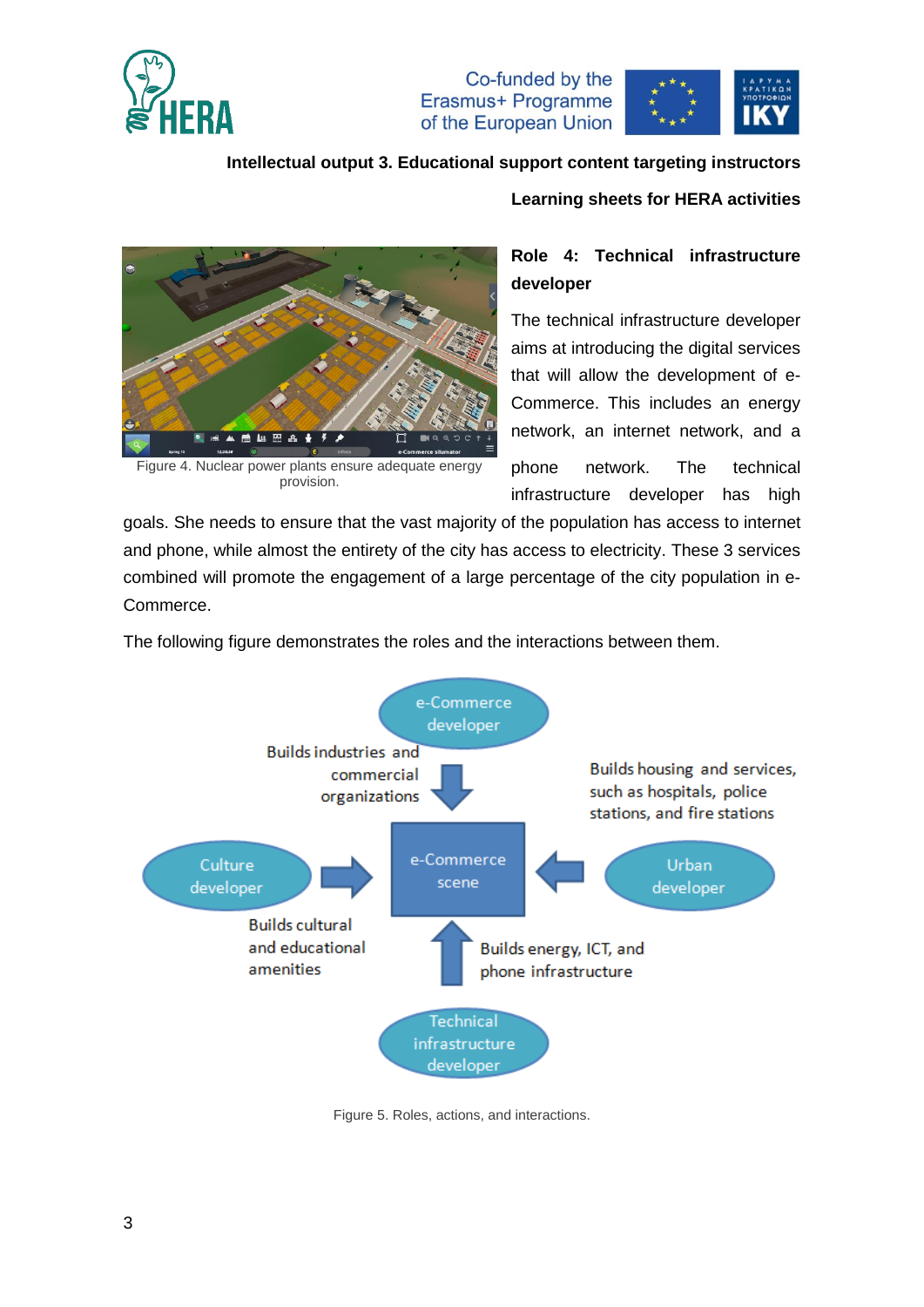





#### **Learning sheets for HERA activities**

# Learning goals

Upon completion of the activities students will:

- Understand and apply e-Commerce concepts.
- Understand and apply ICT infrastructure design.
- Understand and apply concepts related to public services urban design for promoting quality of life.
- Have enriched their critical thinking skills, collaboration capacity, independent research skills, and innovative thinking.

# **Prerequisites**

The activity can be introduced to students with minimum pre-required information. It selfcontained. All concepts may be introduced by the teacher during an initial briefing. Students need only to have basic understanding of the function of electricity and internet networks and the curiosity to design a city environment that will make e-Commerce flourish.

## Audience

e-Commerce is relevant to both computer engineering and economics students as it relies equally on technology and business. The suggested activity targets economics and engineering students enrolled in both undergraduate and graduate learning offerings related to e-

Commerce design and the deployment of ICT in economic development.



Figure 6. Office buildings provide working space for city economic activities.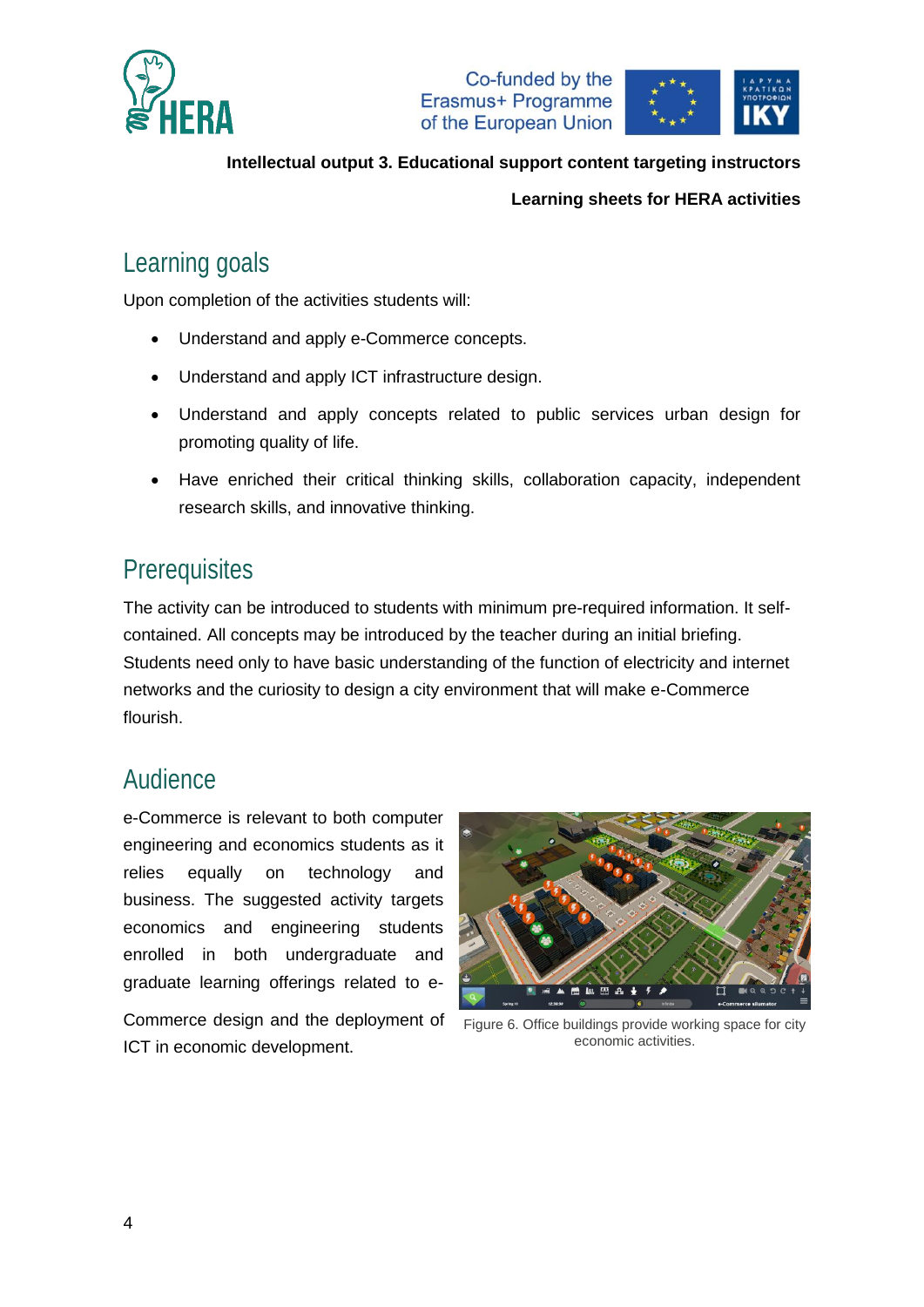



### **Learning sheets for HERA activities**

## Core concepts

- **e-Commerce:** Economic activity that takes place over the internet. Through e-Commerce individuals and business have the opportunity to buy and sell products and services on-line.
- **Energy grids:** Energy infrastructures, including diverse energy production plants, such as nuclear, coal-based, or renewable energy based, energy transformers from high, to medium, and low voltage, and power lines that transport energy to homes, businesses, and industry.
- **Culture:** Arts and other manifestation of human intellectual achievement. In the context of this scenario, culture refers to all activities that promote education, expression, and athletics and foster a high quality of life.
- **Internet and phone service provider:** A company that provides access to the internet for both personal and business customers. The service requires a network infrastructure, including servers and cables for connectivity and processing of information.
- **City management:** Managing the services, revenues, and expenses of a city.
- **Transversal skills:** collaboration, critical thinking, analytical thinking, innovative thinking.

### Description of the scenario



Figure 7. Universities provide educational services.

The scenario encourages students to think of creative ways through which they can create a flourishing e-Commerce environment in their city.

To achieve this goal, students need to work collaboratively. The work is divided

into roles, none of which has the capacity to achieve all goals individually. However,

collectively the team members have all the capabilities required for succeeding in the scenario objective of building a buzzing e-Commerce environment. This requirement for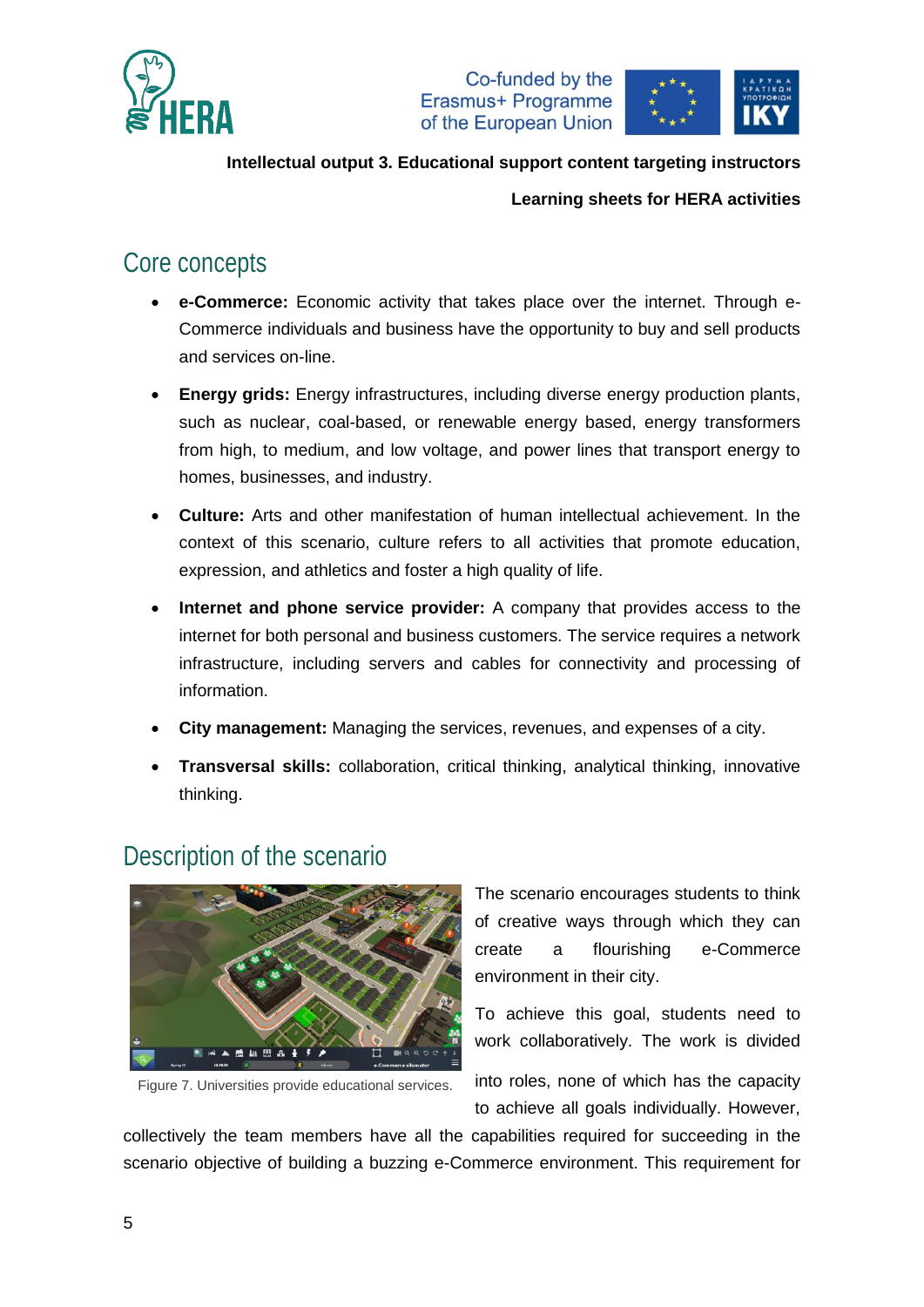

Co-funded by the Erasmus+ Programme of the European Union



### **Intellectual output 3. Educational support content targeting instructors**

#### **Learning sheets for HERA activities**

collaborative work makes the scenario challenging and prepares students for their future professional roles in multidisciplinary teams.

The division of work is both realistic and promotes team work. More specifically, the scenario simulates the real life roles of an urban designer, who builds effective city plans for fostering development and quality of life, a technical infrastructure engineer, who ensures that the city is functional through network and energy grids, a cultural director, who coordinates educational and cultural activities, and an e-Commerce director, who benefits from the work of the other roles for supporting businesses and industries ensuring that the city will thrive economically.

Students are encouraged to experiment with the scenario city, which is pre-built. They are allowed to alter the pre-built city, introducing additional services such as educational buildings, internet connectivity, energy plants, fire stations, police stations, health providers, businesses, industry, and more. By adding new elements in the city, students make it more attractive and increase the economic activity towards achieving their collective team objectives for industrial and commercial city income generation.

## Suggested class activity

- 1. The teacher introduces the HERA game. She then introduces the e-Commerce scenario objectives and the individual role objectives.
- 2. Students break into teams of 4 individuals, each of whom assumes one of the foreseen roles.



Figure 8. Internet service providers facilitate e-Commerce.

- 3. Team members brainstorm in order to understand the problem and the parameters within which they have to work. This includes the city budget and the individual role objectives, as these are described above.
- 4. Students are encouraged to come up with as many ideas as possible through brainstorming. Techniques of design thinking could be used for promoting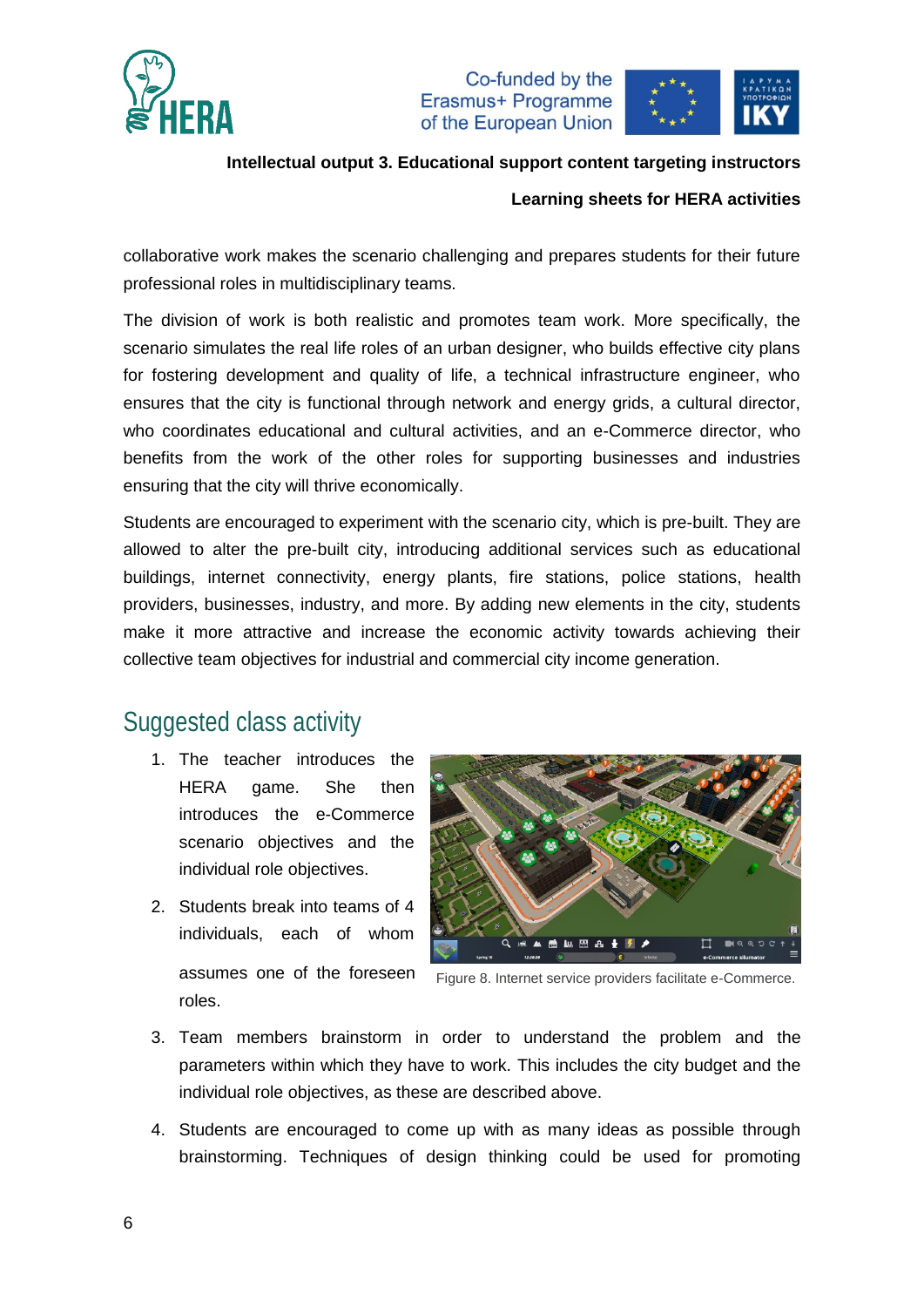



#### **Learning sheets for HERA activities**

innovative design and the introduction of a human-centered solution that address actual needs of city citizens.

- 5. Each student logs into the game. Team members individually use the resources available to them and the role capabilities as these are defined in the game scenario to build city infrastructures and services for achieving their individual objectives.
- 6. The students discuss the game results and their roles; the teacher gives feedback.
- 7. The teacher may introduce questions for initiating class discussion, such as:
	- What would happen if the city included more businesses?
	- Would you choose a different city plan, and how would the city plan affect economic activity?
	- How would you attract more inhabitants into the city? What services would be desirable, leading to higher city population?
	- How would you measure the happiness of the inhabitants?
	- Does culture and education add to the scenario and promote e-Commerce as a result of higher quality of life?

### Assessment methods



Figure 9. An industrial park hosts industrial activity.

This is a collaborative, open ended activity in which not a single solution exists. The purpose of the activity is to encourage students to think of creative ways to design city services for promoting economic activity over the internet.

Self assessment would offer students the benefit of taking responsibility of

their learning. Students may discuss their roles within their group and reach a decision on whether and to what degree they achieved their goal.